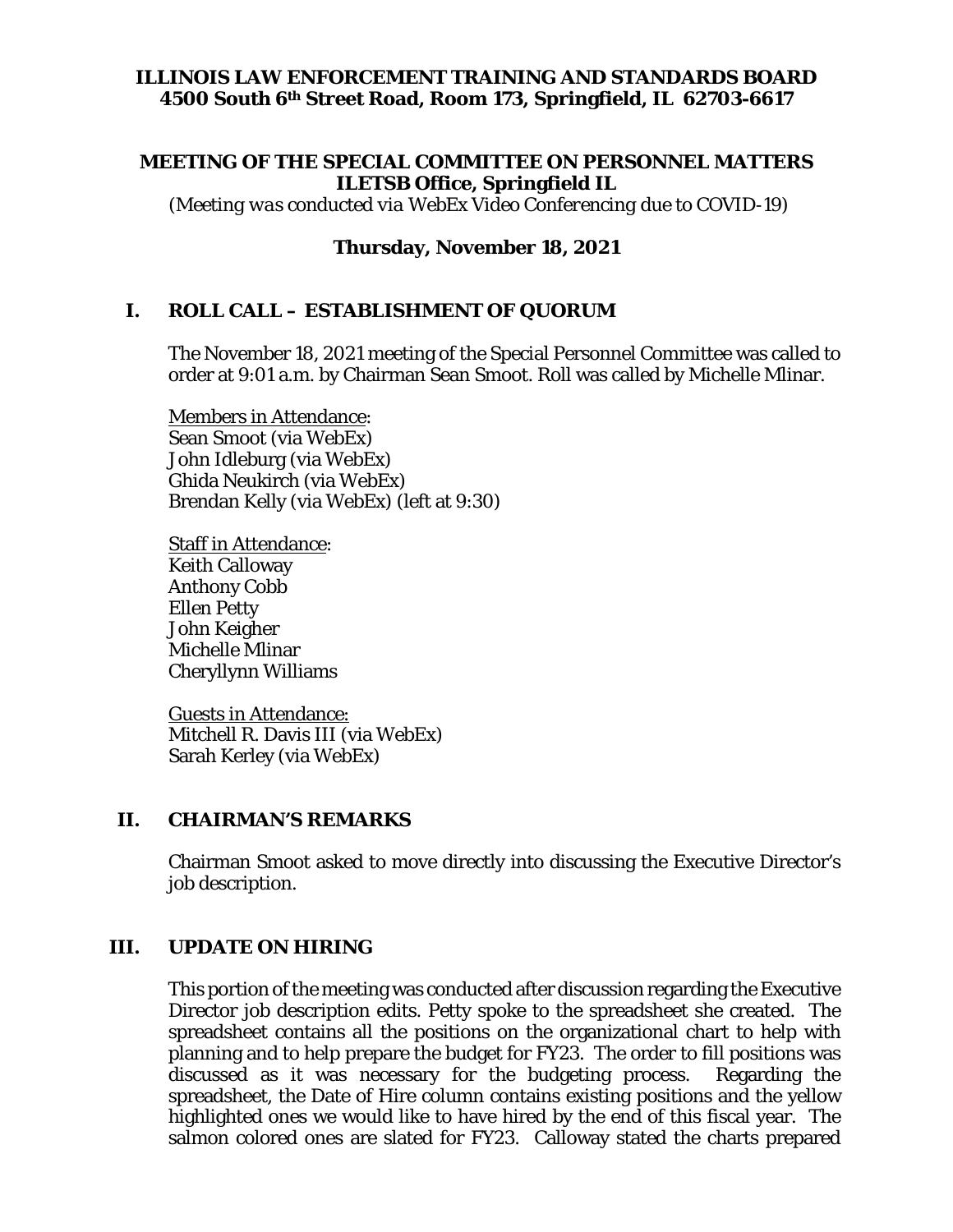previously with the approval of the committee were presented and pushed back due to too many spots that would not likely get filled. We were asked to recalculate the open positions to a more realistic goal. Smoot stated we had hoped the General Assembly would give us more time regarding the implementation dates. Calloway commented that we are currently out of desk space and new hires will be given laptops and cell phones as we have no more equipment. Calloway stated he has a meeting on December 3rd with CMS, Charles Watkins and GOMB to ascertain how to move forward since our \$3M startup fee has been denied. Smoot asked if the spreadsheet is shareable, it was noted the document is only a draft at this time. Petty stated the preliminary work is being done to bring on several employees the first part of December.

## **IV. EXECUTIVE DIRECTOR JOB DESCRIPTION EDITS**

Chairman Smoot noted that under bullet #1 the reference to the Board of Directors should be changed to the Board. Chairman Smoot also asked for the committee to weigh in on adding wording at the beginning so it doesn't appear that the Executive Director has carte blanche - that he/she needs to run things through the Board. Neukirch stated that it needs to be made clear that the Board sets the policy and the Executive Director handles the implementation of Board policy. Chairman Smoot also asked to delete the second from the last statement which says the director develops and implements long range strategic planning. Kerley stated there is no harm in saying in collaboration with the Board, the director has a lot of latitude but that latitude needs to follow the direction of the Board. The Board sets the policy and the policy implementation is passed down to the Executive Director with the expectation that the work is done in collaboration with the Board.

Chairman Smoot asked to change the "prior experience equivalent to 4 years of progressively responsible administrative experience in criminal justice". He noted the section stated it cannot be changed, but stated it should be changed because the Board doesn't want to limit themselves to someone who only has administrative experience in criminal justice. Kerley confirmed this position is an SPSA Option 7 position and stated that Option 7's are specific to criminal justice and law enforcement. Therefore, the person hired must have either a law enforcement or criminal justice background. An Option 7 cannot be kept if law enforcement or criminal justice is not a minimum requirement. The position can be changed to Option 1 and specify law enforcement or criminal justice in the preferences, the Board could also use criminal justice or related field. Neukirch suggested changing it to criminal justice, public administration or related fields. Kerley stated the Board could add to the education piece; 4 years of college with coursework in criminal justice, public administration or related field. After much discussion Smoot suggested for item 1 that a comma is inserted after the word justice, delete the word and, insert a comma after the word administration and then add or related field. Kerley responded by suggesting it should say, with coursework in criminal justice, public administration or related field. Smoot then suggested that number two should read prior experience equivalent to four years of progressive, responsible, administrative experience in criminal justice, public administration, or related field. Smoot asked each committee member is they were ok with the suggested changes and everyone was in agreement.